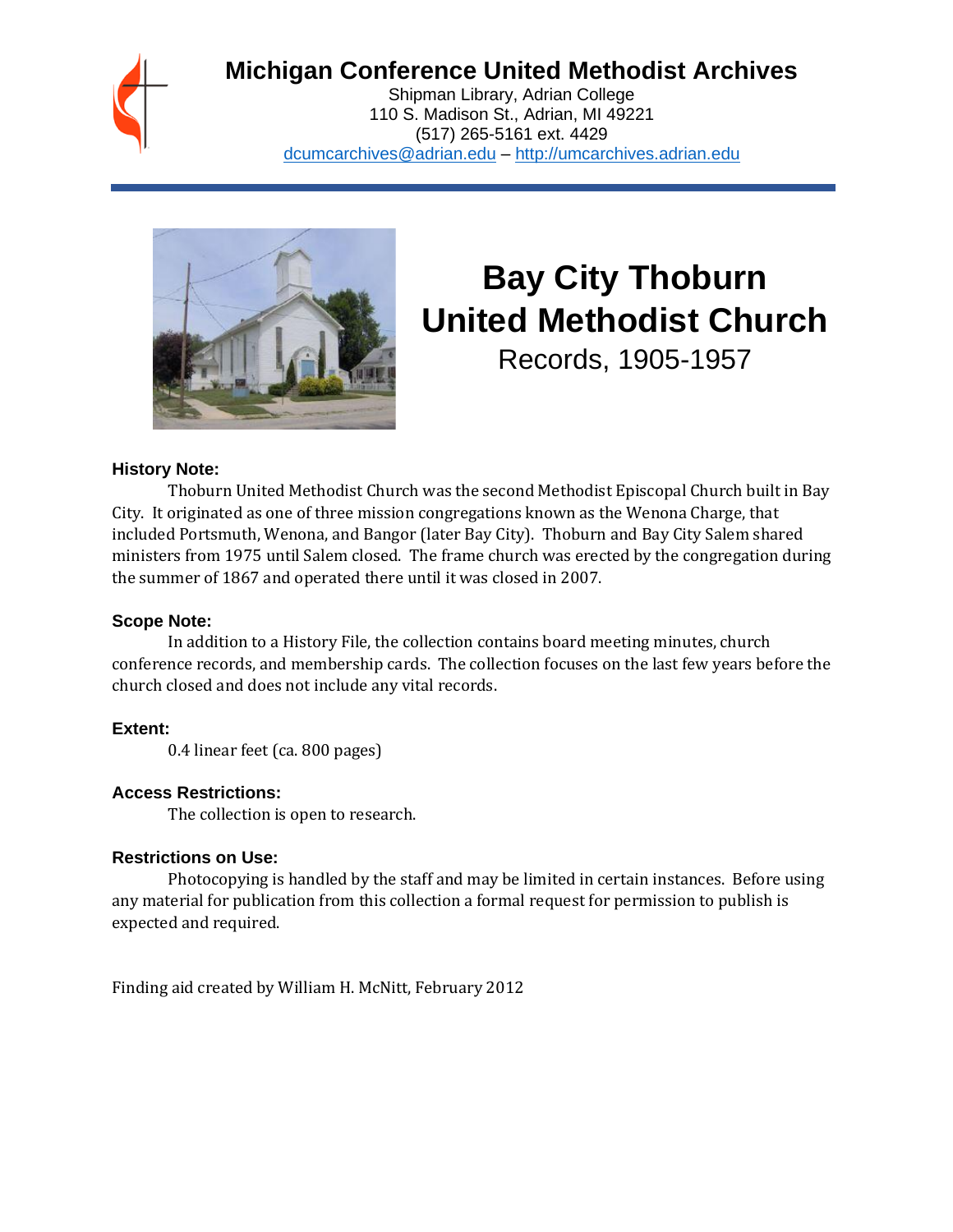#### **Appointments List**

- 1866-1867: Addison C. Shaw
- 1867-1868: Alexander Gee
- 1868-1869: Joel B. Goss
- 1869-1871: Jacob Horton
- 1871-1873: William Q. Burnett
- 1873-1880: Unknown
- 1881-1881: James R. Lambley
- 1881-1883: Samuel Weir
- 1883-1884: William B. Pope
- 1884-1886[: Philip J. Wright](http://umcarchives.adrian.edu/clergy/wrightpj.php)
- 1886-1891: Andrew J. Richards
- 1891-1893: Ezra A. Cross
- 1893-1896: William H. Allman
- 1896-1899: George A. Fee
- 1899-1901: Walter E. Burnett
- 1901-1904: Harvey G. Pearce
- 1904-1906: William E. Brown
- 1906-1908: William W. Gray
- 1908-1910: DeWitt C. Challis
- 1910-1911: William E. Hammond
- 1911-1912: To be supplied
- 1912-1915: John G. Rutledge
- 1915-1917: George A. Beacock
- 1917-1918: David Hasler Glass
- 1918-1921: Harry M. Smart
- 1921-1927: Henry K.W. Patterson
- 1927-1930: A. Stanley Stone
- 1930-1931: Arno H. Wallschlaeger
- 1931-1933: Edward F. Hildebrand
- 1933-1937: Paul W. Plueddemann
- 1937-1941: Gerald D. Jacobs
- 1941-1945: Lloyd F. Merrell
- 1945-1946: Bruce R. Davis
- 1946-1947: Edward F. Hildebrand & Albert A. Ziarko
- 1947-1949: Albert A. Ziarko
- 1949-1950: Frederick A. Shoemaker
- 1950-1955: Joseph E. Shaw
- 1953-1972: E. Neil Sheridan (as Salem)
- 1955-1956: To be supplied
- 1956-1958: Dee Warren Cobb
- 1958-1965: William H. Fraser
- 1965-1968: Gary L. Damon
- 1968-1975: Joseph E. Shaw
- 1975-1978: Ralph Pratt
- 1978-1986: Donald W. Pinner
- 1986-1993: David Koski
- 1993-1995: Robin G. Gilshire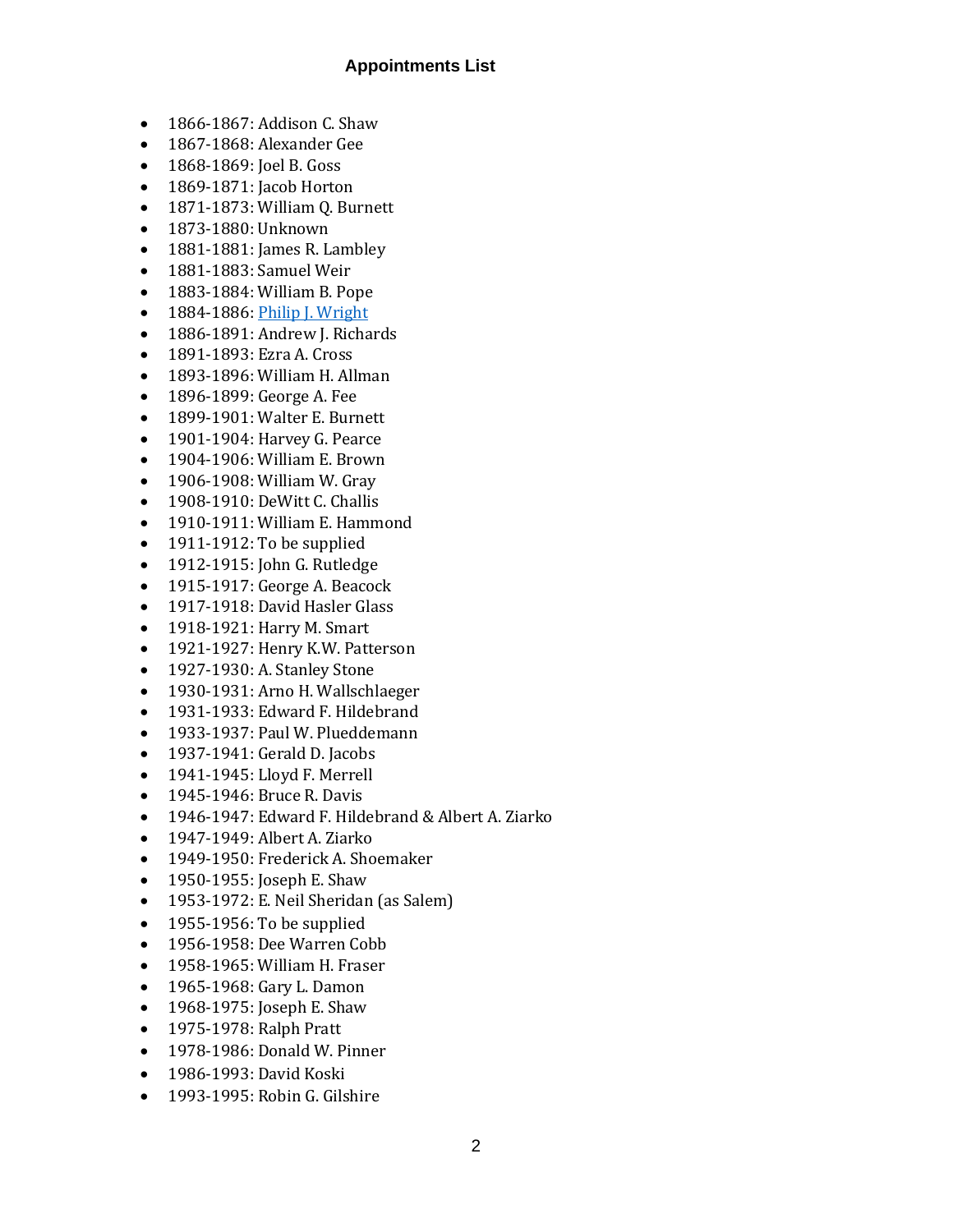# **Appointments List**

- 1995-1996: Claire A. Clingerman
- 1996-1997: Zina A. Bennett Jr.
- November 1997-1999: Fran E. Longsdorf
- 1999-May 2003: C. Nolan Hudson
- 2003-2005: William Zerby
- 2005-2006: To be supplied
- 2006-2007: To be supplied